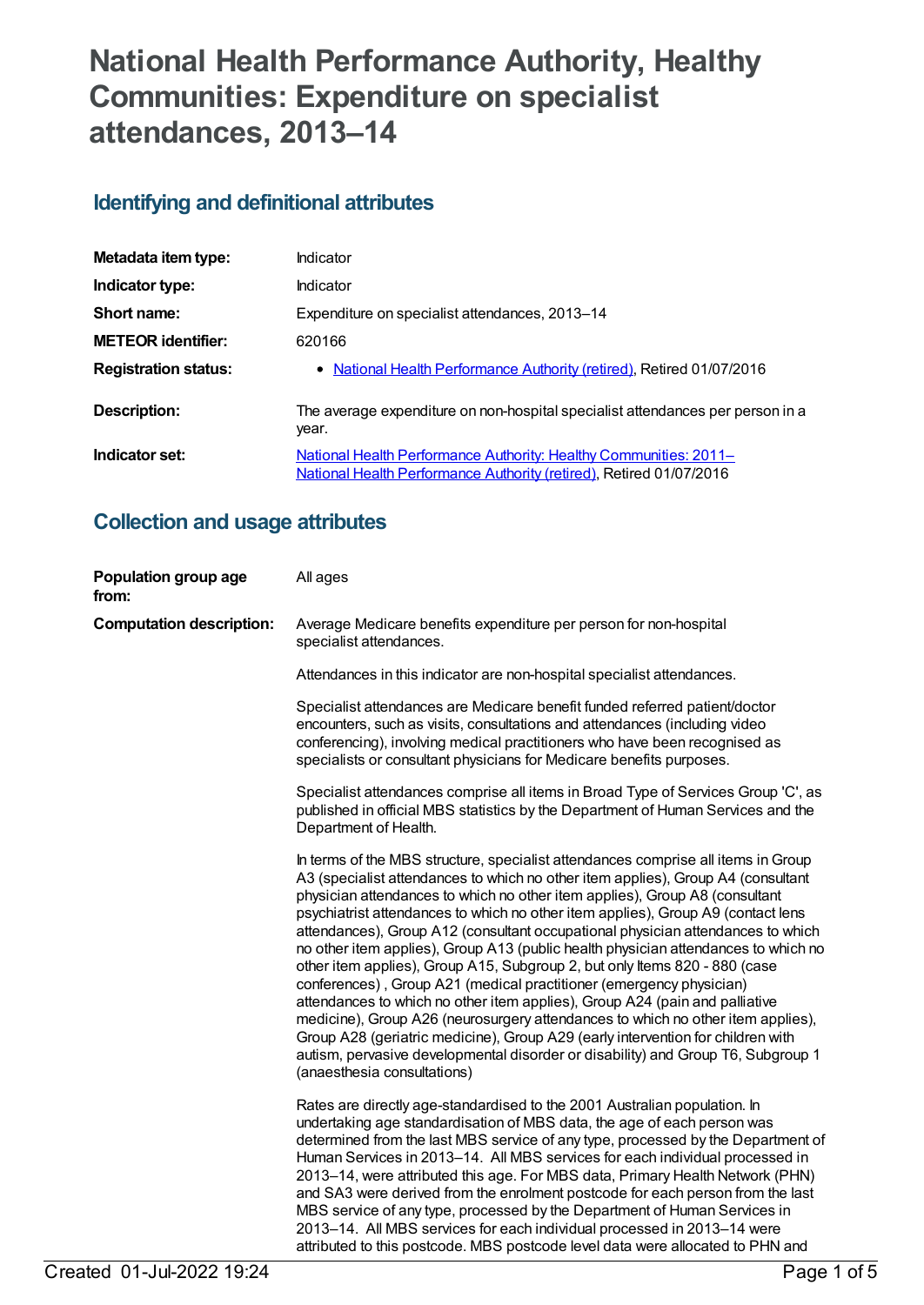|                     | SA3 regions using concordance files provided by the Australian Bureau of<br>Statistics (ABS).                                                                                                                                                                                                                                                                                                                                                                                                                                                            |
|---------------------|----------------------------------------------------------------------------------------------------------------------------------------------------------------------------------------------------------------------------------------------------------------------------------------------------------------------------------------------------------------------------------------------------------------------------------------------------------------------------------------------------------------------------------------------------------|
|                     | SA3 level data for 2013-14 are not directly comparable to previous years due to a<br>change in method for allocating post-office box (PO box) addresses to SA3<br>geographies. The change in method means that data for people with a PO box<br>postcode recorded as their residential address may be included in SA3 totals.                                                                                                                                                                                                                            |
|                     | Individual SA3 level data has been provided for the Northern Territory for 2013-14.<br>Previously, this data was provided at the state level only.                                                                                                                                                                                                                                                                                                                                                                                                       |
|                     | Numerator data - Medicare (MBS) data provided by Department of Health for the<br>financial year of processing, 2013-14.                                                                                                                                                                                                                                                                                                                                                                                                                                  |
|                     | Denominator data – Estimated Resident Population at 30 June 2013 provided by<br>the ABS.                                                                                                                                                                                                                                                                                                                                                                                                                                                                 |
|                     | Data elements used in computing the numerator were MBS item number, age of<br>patient (based on age derived from the last MBS service processed for each<br>individual in 2013-14) and patient enrolment postcode (based on the enrolment<br>postcode from the last MBS service processed for each individual in 2013-14).                                                                                                                                                                                                                               |
|                     | Presented as average dollar amount per person.                                                                                                                                                                                                                                                                                                                                                                                                                                                                                                           |
|                     | Before MBS data are published by NHPA all confidential data cells are<br>suppressed.                                                                                                                                                                                                                                                                                                                                                                                                                                                                     |
|                     | The current definition of confidential data is as follows:                                                                                                                                                                                                                                                                                                                                                                                                                                                                                               |
|                     | • For number of MBS services and Medicare benefits expenditure:<br>∘ if number of services is less than 6 or<br>• if number of services is equal to or greater than 6 but<br>• one provider provides more than 85% of services or two<br>providers provide more than 90% of services or<br>• one patient receives more than 85% of services or two patients<br>receive more than 90% of services.<br>• If data on number of services is confidential, corresponding data on other<br>measures such as MBS benefit paid is also regarded as confidential. |
| <b>Computation:</b> | Numerator + Denominator                                                                                                                                                                                                                                                                                                                                                                                                                                                                                                                                  |
|                     | Expenditure on specialist attendances                                                                                                                                                                                                                                                                                                                                                                                                                                                                                                                    |
|                     | Expenditure on specialist attendances, age-standardised                                                                                                                                                                                                                                                                                                                                                                                                                                                                                                  |
|                     | For more information about age-standardisation, please see:                                                                                                                                                                                                                                                                                                                                                                                                                                                                                              |
|                     | /content/index.phtml/itemId/327276                                                                                                                                                                                                                                                                                                                                                                                                                                                                                                                       |
| Numerator:          | Total Medicare benefits expenditure for specialist attendances claimed through the<br>Medicare Benefits Schedule (MBS)                                                                                                                                                                                                                                                                                                                                                                                                                                   |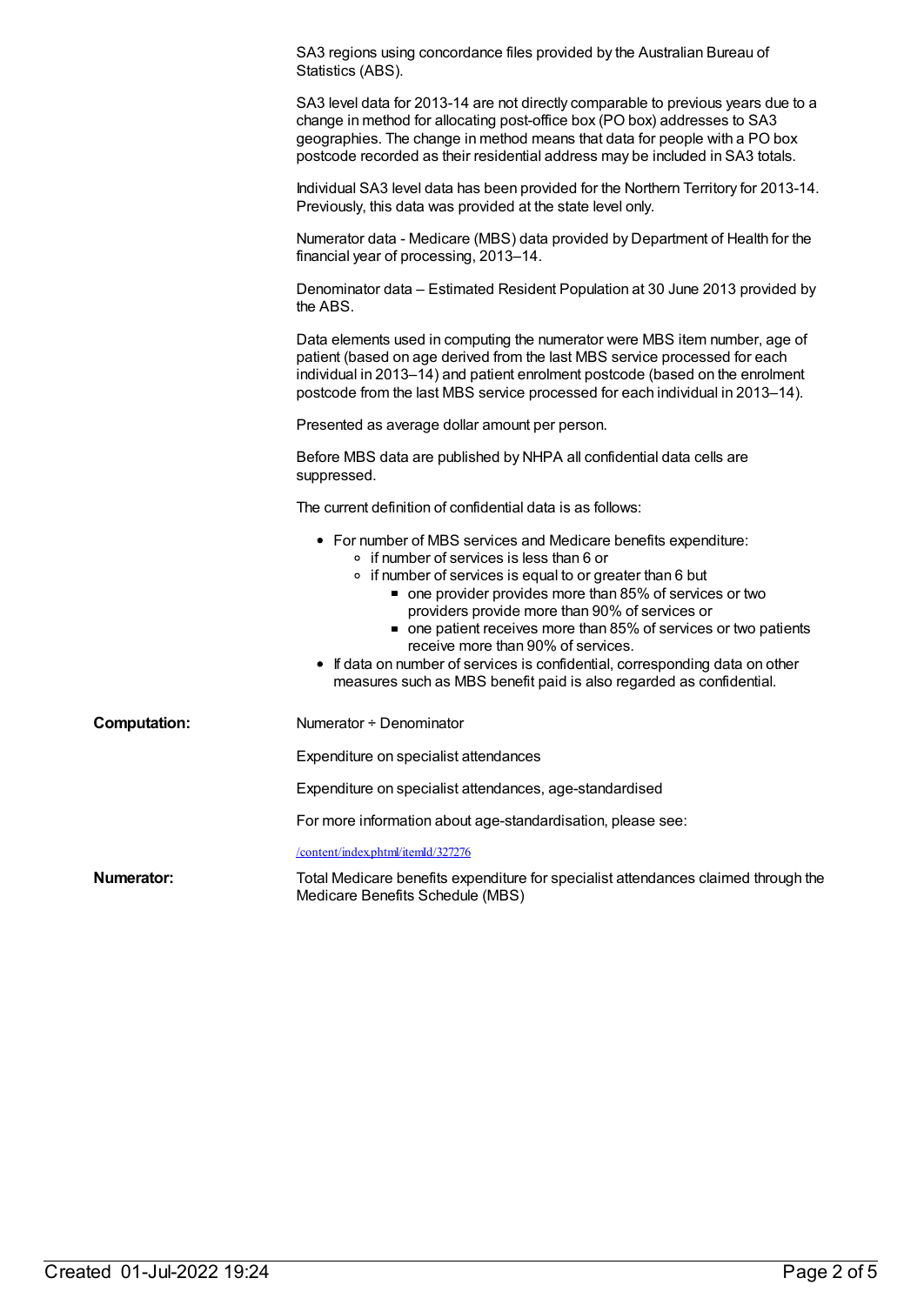[Person—age,](https://meteor.aihw.gov.au/content/303794) total years N[NN]

**Data Source**

[Medicare](https://meteor.aihw.gov.au/content/394305) (MBS) data

**Guide for use**

Data source type: Administrative by-product data

#### **Data Element / Data Set**

[Person—specialist](https://meteor.aihw.gov.au/content/504845) MBS health assessment indicator, yes/no code N

**Data Source**

[Medicare](https://meteor.aihw.gov.au/content/394305) (MBS) data

**Guide for use**

Data source type: Administrative by-product data.

#### **Data Element / Data Set**

[Person—Medicare](https://meteor.aihw.gov.au/content/556892) Benefits Schedule (MBS) benefit for specialist service, total Australian currency N[N(8)]

#### **Data Source**

[Medicare](https://meteor.aihw.gov.au/content/394305) (MBS) data

**Guide for use**

Data source type: Administrative by-product data

#### **Data Element / Data Set**

Service [event—Medicare](https://meteor.aihw.gov.au/content/573414) Benefits Schedule (MBS) processing date, **DDMMYYYY** 

#### **Data Source**

[Medicare](https://meteor.aihw.gov.au/content/394305) (MBS) data

**Guide for use**

Data source type: Administrative by-product data

**Denominator:** Total estimated resident population (ERP)

**elements:**

**Denominator data**

**Data Element / Data Set**

[Person—estimated](https://meteor.aihw.gov.au/content/388656) resident population of Australia, total people N[N(7)]

**Data Source**

ABS Estimated resident population (total [population\)](https://meteor.aihw.gov.au/content/393625)

**Disaggregation:** By Primary Health Network areas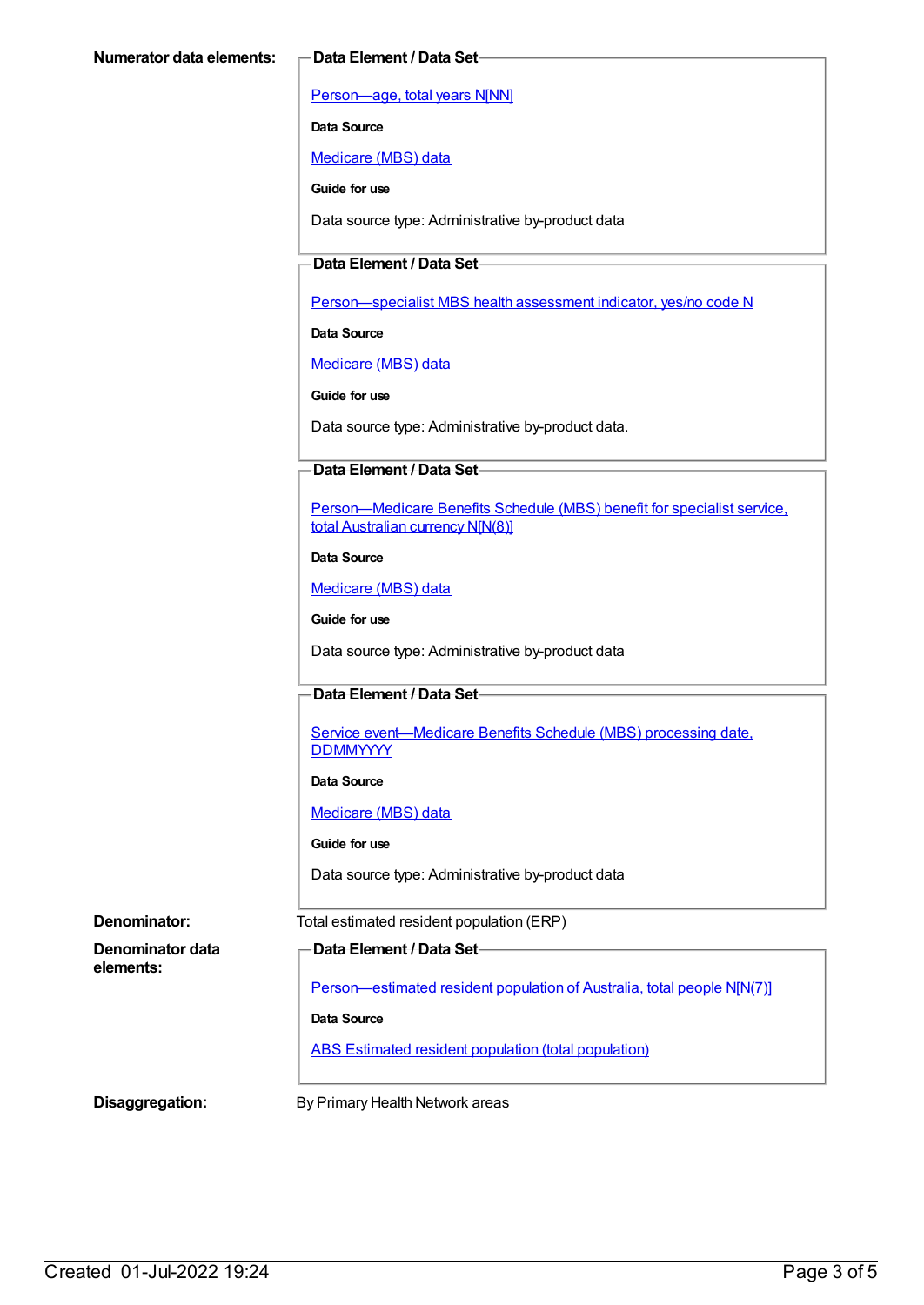| Disaggregation data<br>elements: | <b>Data Element / Data Set-</b>                                                                                                                                                                                                                                                                                                                                                                                                  |
|----------------------------------|----------------------------------------------------------------------------------------------------------------------------------------------------------------------------------------------------------------------------------------------------------------------------------------------------------------------------------------------------------------------------------------------------------------------------------|
|                                  | Address-statistical area, level 3 (SA3) code (ASGS 2011) NNNNN                                                                                                                                                                                                                                                                                                                                                                   |
|                                  | <b>Data Element / Data Set-</b>                                                                                                                                                                                                                                                                                                                                                                                                  |
|                                  | Administrative health region-Primary Health Network identifier, code<br><b>AAANNN</b>                                                                                                                                                                                                                                                                                                                                            |
| Comments:                        | The Medicare Benefits Schedule (MBS) has complete coverage of out-of-hospital<br>specialist services with the exception of those involving eligible war veterans and<br>their dependents. For in-hospital services, the MBS covers private services only.<br>As MBS specialist attendances data do not include attendances involving public<br>patients in hospital and public outpatients, MBS specialist attendances data have |

only been published for non-hospital specialist attendances.

### **Representational attributes**

| <b>Representation class:</b> | Mean (average)  |
|------------------------------|-----------------|
| Data type:                   | Monetary amount |
| Unit of measure:             | Currency        |
| Format:                      | \$NNN.NN        |
|                              |                 |

### **Indicator conceptual framework**

| Framework and | <b>PAF-Equity of access</b> |
|---------------|-----------------------------|
| dimensions:   |                             |

### **Data source attributes**

| Data sources:                    | <b>Data Source</b>                                       |
|----------------------------------|----------------------------------------------------------|
|                                  | ABS Estimated resident population (total population)     |
|                                  | Frequency                                                |
|                                  | Quarterly                                                |
|                                  | <b>Quality statement</b>                                 |
|                                  | ABS Estimated resident population (total population), QS |
|                                  | Data custodian                                           |
|                                  | <b>Australian Bureau of Statistics</b>                   |
|                                  | <b>Data Source</b>                                       |
|                                  | Medicare (MBS) data                                      |
|                                  | Frequency                                                |
|                                  | Annually                                                 |
|                                  | Data custodian                                           |
|                                  | Department of Health                                     |
| <b>Accountability attributes</b> |                                                          |

**Methodology:** National Health Performance Agreement-Performance and Accountability Framework